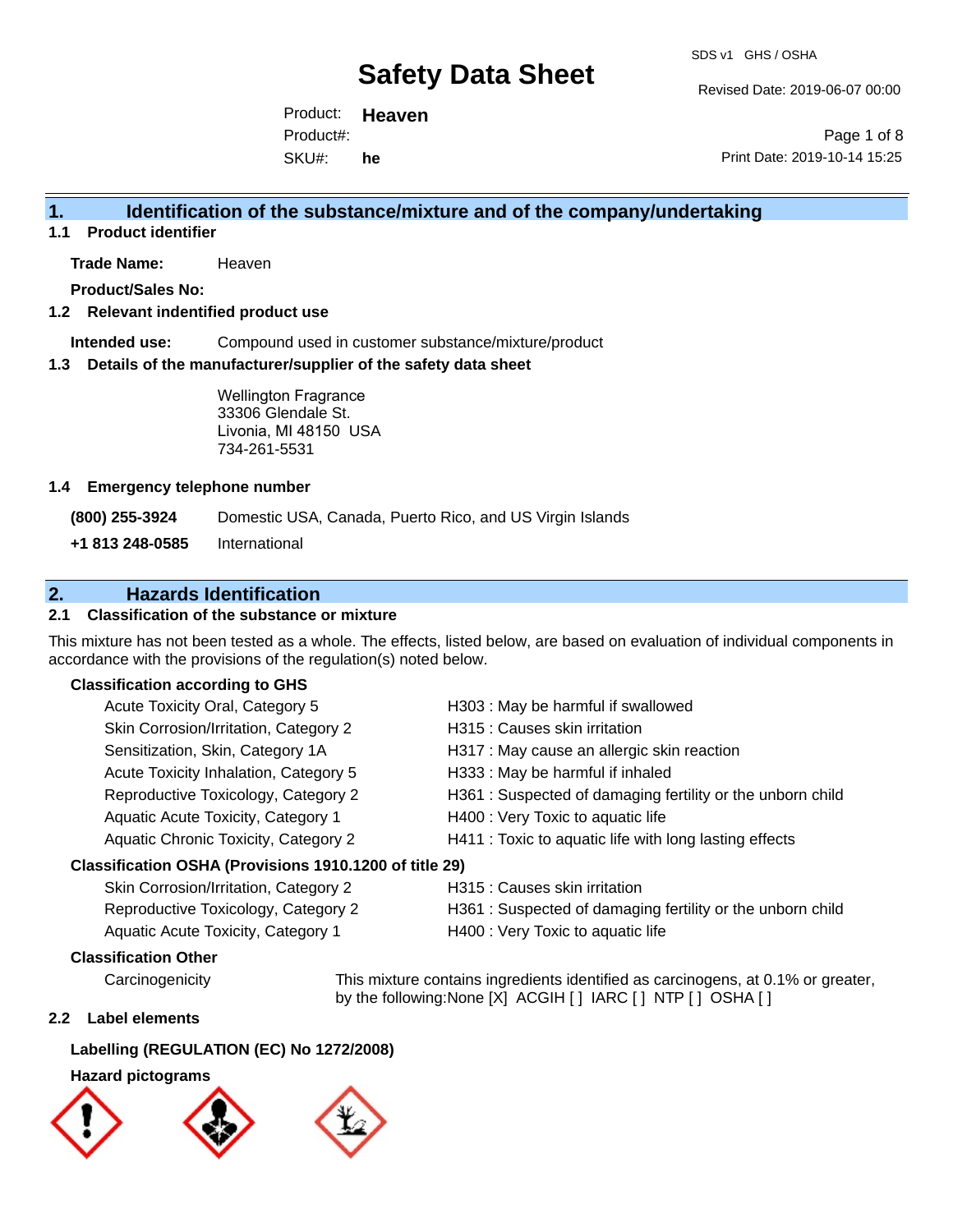Revised Date: 2019-06-07 00:00

Product: **Heaven**  SKU#: Product#: **he**

Page 2 of 8 Print Date: 2019-10-14 15:25

| <b>Signal Word: Warning</b>     |                                                                          |
|---------------------------------|--------------------------------------------------------------------------|
| <b>Hazard statments</b>         |                                                                          |
| H303                            | May be harmful if swallowed                                              |
| H315                            | Causes skin irritation                                                   |
| H317                            | May cause an allergic skin reaction                                      |
| H333                            | May be harmful if inhaled                                                |
| H361                            | Suspected of damaging fertility or the unborn child                      |
| H400                            | Very Toxic to aquatic life                                               |
| H411                            | Toxic to aquatic life with long lasting effects                          |
| <b>Precautionary Statements</b> |                                                                          |
| <b>Prevention:</b>              |                                                                          |
| P201                            | Obtain special instructions before use                                   |
| P <sub>202</sub>                | Do not handle until all safety precautions have been read and understood |
| P <sub>264</sub>                | Wash hands thoroughly after handling                                     |
| P272                            | Contaminated work clothing should not be allowed out of the workplace    |
| P273                            | Avoid release to the environment                                         |
| P281                            | Use personal protective equipment as required                            |
| <b>Response:</b>                |                                                                          |
| $P302 + P352$                   | IF ON SKIN: Wash with soap and water                                     |
| $P304 + P312$                   | IF INHALED: Call a POISON CENTER or doctor/physician if you feel unwell  |
| P308 + P313                     | IF exposed or concerned: Get medical advice/attention                    |
| P312                            | Call a POISON CENTER or doctor/physician if you feel unwell              |
| P333 + P313                     | If skin irritation or a rash occurs: Get medical advice/attention        |
| P362                            | Take off contaminated clothing and wash before reuse                     |
| P363                            | Wash contaminated clothing before reuse                                  |
| P391                            | <b>Collect Spillage</b>                                                  |
| <b>Other Hazards</b><br>2.3     |                                                                          |

#### **no data available**

### **3. Composition/Information on Ingredients**

### **3.1 Mixtures**

This product is a complex mixture of ingredients, which contains among others the following substance(s), presenting a health or environmental hazard within the meaning of the UN Globally Harmonized System of Classification and Labeling of Chemicals (GHS):

| CAS#<br>Ingredient     | EC#                   | Conc.<br>Range | <b>GHS Classification</b> |
|------------------------|-----------------------|----------------|---------------------------|
| 84-66-2                | 201-550-6             | $30 - 40%$     | H316; H402                |
| Diethyl phthalate      |                       |                |                           |
| 120-51-4               | $204 - 402 - 9$       | $10 - 20 %$    | H302; H313; H400; H411    |
| <b>Benzyl Benzoate</b> |                       |                |                           |
| 1222-05-5              | 214-946-9             | $5 - 10%$      | H316; H400; H410          |
|                        | Hexamethylindanopyran |                |                           |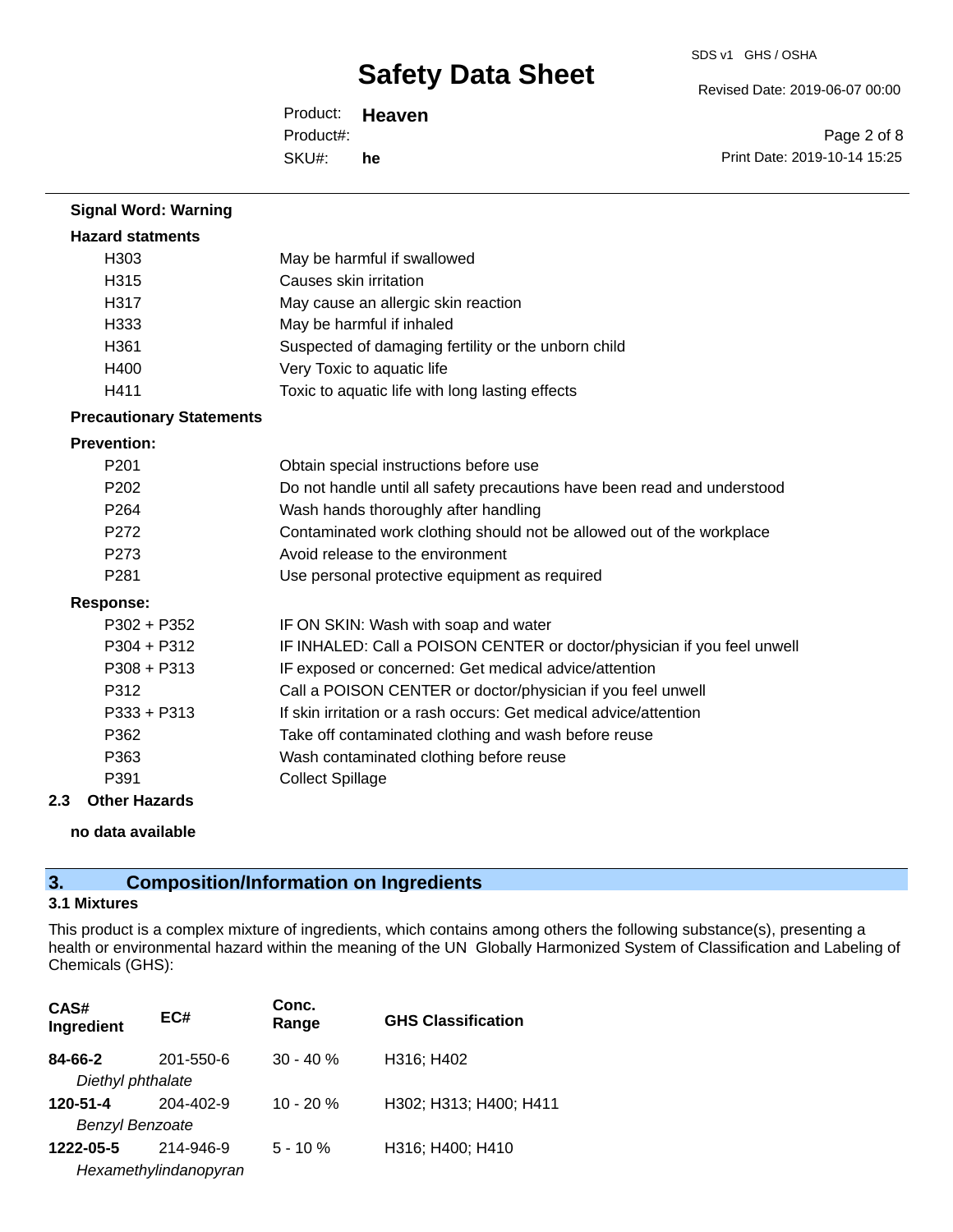SDS v1 GHS / OSHA

Revised Date: 2019-06-07 00:00

Product: **Heaven**  SKU#: Product#: **he**

Page 3 of 8 Print Date: 2019-10-14 15:25

| CAS#<br>Ingredient       | EC#                                | Conc.<br>Range                                           | <b>GHS Classification</b>                         |
|--------------------------|------------------------------------|----------------------------------------------------------|---------------------------------------------------|
| 101-86-0                 | 202-983-3                          | $5 - 10%$                                                | H303; H316; H317; H400; H411                      |
|                          | Hexyl cinnamaldehyde               |                                                          |                                                   |
| 127-51-5                 | 204-846-3                          | $5 - 10%$                                                | H316; H317; H320; H401; H411                      |
| a-Isomethyl ionone       |                                    |                                                          |                                                   |
| 80-54-6                  | 201-289-8                          | $2 - 5%$                                                 | H227; H302; H315; H317; H361; H401;               |
|                          | <b>Butylphenyl Methylpropional</b> |                                                          | H412                                              |
| 32388-55-9               | 251-020-3                          | $2 - 5%$                                                 | H303; H317; H400; H410                            |
| Acetyl cedrene           |                                    |                                                          |                                                   |
| 118-58-1                 | 204-262-9                          | $2 - 5%$                                                 | H303; H317; H320; H401; H412                      |
| <b>Benzyl Salicylate</b> |                                    |                                                          |                                                   |
| 127-43-5                 | 204-843-7                          | $2 - 5%$                                                 | H315; H317; H401; H411                            |
| Methyl-ß-ionone          |                                    |                                                          |                                                   |
| 120-57-0                 | 204-409-7                          | $1 - 2%$                                                 | H303; H317; H401                                  |
| Heliotropine             |                                    |                                                          |                                                   |
| $60 - 12 - 8$            | 200-456-2                          | $1 - 2%$                                                 | H302; H313; H316; H319                            |
| phenethyl alcohol        |                                    |                                                          |                                                   |
| 127-42-4                 | 204-842-1                          | $1 - 2%$                                                 | H315; H320; H401; H411                            |
|                          | Alpha-methyl-alpha-ionone          |                                                          |                                                   |
| 128-37-0                 | 204-881-4                          | $1 - 2%$                                                 | H316; H400; H410                                  |
|                          | <b>Butylated hydroxytoluene</b>    |                                                          |                                                   |
| 6259-76-3                | 228-408-6                          | $0.1 - 1.0 \%$                                           | H315; H317; H319; H400; H410                      |
| Hexyl salicylate         |                                    |                                                          |                                                   |
| 105-87-3                 | 203-341-5                          | $0.1 - 1.0 %$                                            | H315; H317; H401; H412                            |
| Geranyl Acetate          |                                    |                                                          |                                                   |
| 2705-87-5                | 220-292-5                          | $0.1 - 1.0 %$                                            | H302; H312; H317; H332; H400; H410                |
|                          | Allyl cyclohexylpropionate         |                                                          |                                                   |
| $97 - 54 - 1$            | 202-590-7                          | $0.1 - 1.0 %$                                            | H302; H312; H315; H317; H319; H332;<br>H335; H401 |
| Iso Eugenol              |                                    | See Section 16 for full text of GHS classification codes |                                                   |
|                          |                                    |                                                          |                                                   |

See Section 16 for full text of GHS classification codes which where not shown in section 2 Total Hydrocarbon Content (%  $w/w$ ) = 0.06

### **4. First Aid Measures**

## **4.1 Description of first aid measures**

| Inhalation:           | Remove from exposure site to fresh air and keep at rest.<br>Obtain medical advice.                            |
|-----------------------|---------------------------------------------------------------------------------------------------------------|
| Eye Exposure:         | Flush immediately with water for at least 15 minutes.<br>Contact physician if symptoms persist.               |
| <b>Skin Exposure:</b> | Remove contaminated clothes. Wash thoroughly with water (and soap).<br>Contact physician if symptoms persist. |
| Ingestion:            | Rinse mouth with water and obtain medical advice.                                                             |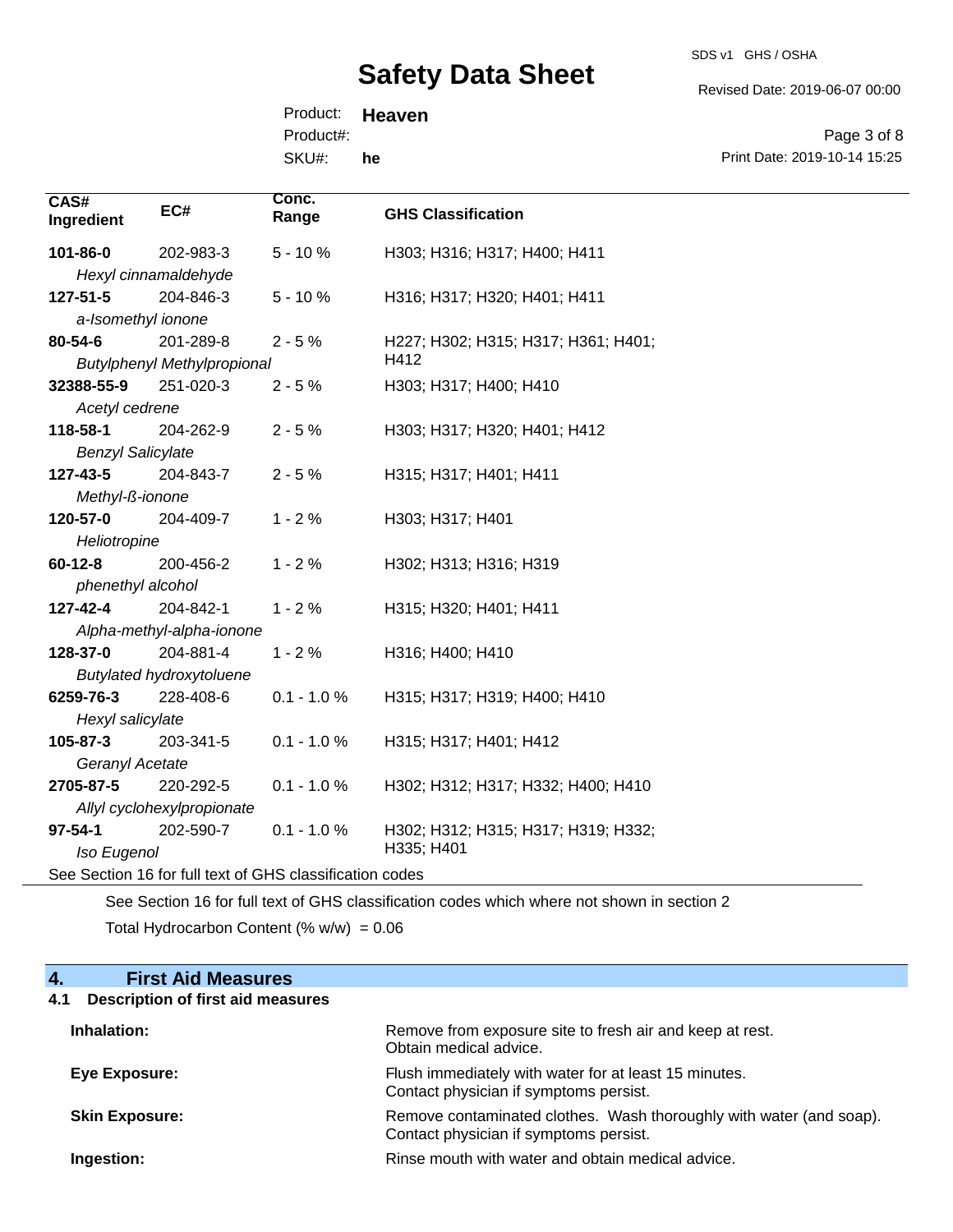SDS v1 GHS / OSHA

Revised Date: 2019-06-07 00:00

Product: **Heaven**  SKU#: Product#: **he**

Page 4 of 8 Print Date: 2019-10-14 15:25

## **4.2 Most important symptoms and effects, both acute and delayed Symptoms:** no data available **Risks:** Risks: Refer to Section 2.2 "Hazard Statements" **4.3 Indication of any immediate medical attention and special treatment needed Treatment:** Treatment: Treatment: Refer to Section 2.2 "Response" **5. Fire-Fighting measures 5.1 Extinguishing media** Suitable: Carbon dioxide (CO2), Dry chemical, Foam **Unsuitable** Do not use a direct water jet on burning material **5.2 Special hazards arising from the substance or mixture During fire fighting:** Water may be ineffective **5.3 Advice for firefighters Further information:** Standard procedure for chemical fires

#### **6. Accidental Release Measures**

#### **6.1 Personal precautions, protective equipment and emergency procedures**

Avoid inhalation and contact with skin and eyes. A self-contained breathing apparatus is recommended in case of a major spill.

#### **6.2 Environmental precautions**

Keep away from drains, soil, and surface and groundwater.

#### **6.3 Methods and materials for containment and cleaning up**

Clean up spillage promptly. Remove ignition sources. Provide adequate ventilation. Avoid excessive inhalation of vapors. Gross spillages should be contained by use of sand or inert powder and disposed of according to the local regulations.

#### **6.4 Reference to other sections**

Not Applicable

#### **7. Handling and Storage**

#### **7.1 Precautions for safe handling**

Apply according to good manufacturing and industrial hygiene practices with proper ventilation. Do not drink, eat or smoke while handling. Respect good personal hygiene.

#### **7.2 Conditions for safe storage, including any incompatibilities**

Store in a cool, dry and ventilated area away from heat sources and protected from light in tightly closed original container. Avoid uncoated metal container. Keep air contact to a minimum.

#### **7.3 Specific end uses**

No information available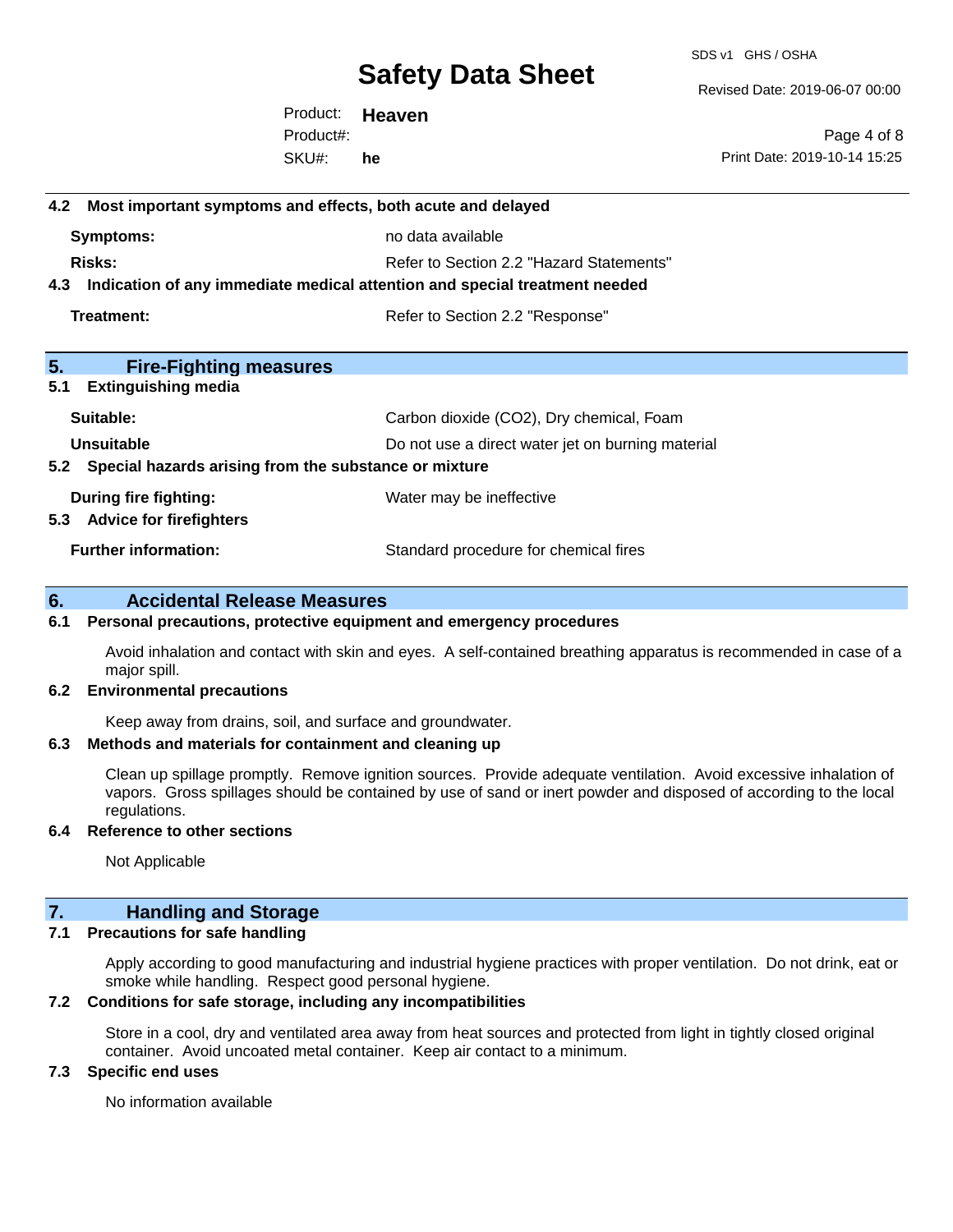Revised Date: 2019-06-07 00:00

Product: **Heaven**  SKU#: Product#: **he**

Page 5 of 8 Print Date: 2019-10-14 15:25

#### **8. Exposure Controls/Personal Protection 8.1 Control parameters Exposure Limits: Component** ACGIH TWA ppm STEL ppm TWA ppm STEL ppm ACGIH OSHA OSHA **84-66-2** *Diethyl phthalate* 5 **128-37-0** *Butylated hydroxytoluene* 2 **Engineering Controls:** Use local exhaust as needed. **8.2 Exposure controls - Personal protective equipment Eye protection:** Tightly sealed goggles, face shield, or safety glasses with brow guards and side shields, etc. as may be appropriate for the exposure **Respiratory protection:** Avoid excessive inhalation of concentrated vapors. Apply local ventilation where appropriate. **Skin protection:** Avoid Skin contact. Use chemically resistant gloves as needed.

### **9. Physical and Chemical Properties**

#### **9.1 Information on basic physical and chemical properties**

| <b>Appearance:</b>           | Liquid                                        |
|------------------------------|-----------------------------------------------|
| Odor:                        | Conforms to Standard                          |
| Color:                       | Yellow Tint (G1) to Pale/Greenish Yellow (G3) |
| <b>Viscosity:</b>            | Liquid                                        |
| <b>Freezing Point:</b>       | Not determined                                |
| <b>Boiling Point:</b>        | Not determined                                |
| <b>Melting Point:</b>        | Not determined                                |
| <b>Flashpoint (CCCFP):</b>   | >200 F (93.33 C)                              |
| <b>Auto flammability:</b>    | Not determined                                |
| <b>Explosive Properties:</b> | None Expected                                 |
| <b>Oxidizing properties:</b> | None Expected                                 |
| Vapor Pressure (mmHg@20 C):  | 0.1316                                        |
| %VOC:                        | 0.13                                          |
| Specific Gravity @ 25 C:     | 1.0400                                        |
| Density $@25C$ :             | 1.0370                                        |
| Refractive Index @ 20 C:     | 1.5170                                        |
| Soluble in:                  | Oil                                           |

### **10. Stability and Reactivity**

**10.1 Reactivity** None **10.2 Chemical stability** Stable **10.3 Possibility of hazardous reactions** None known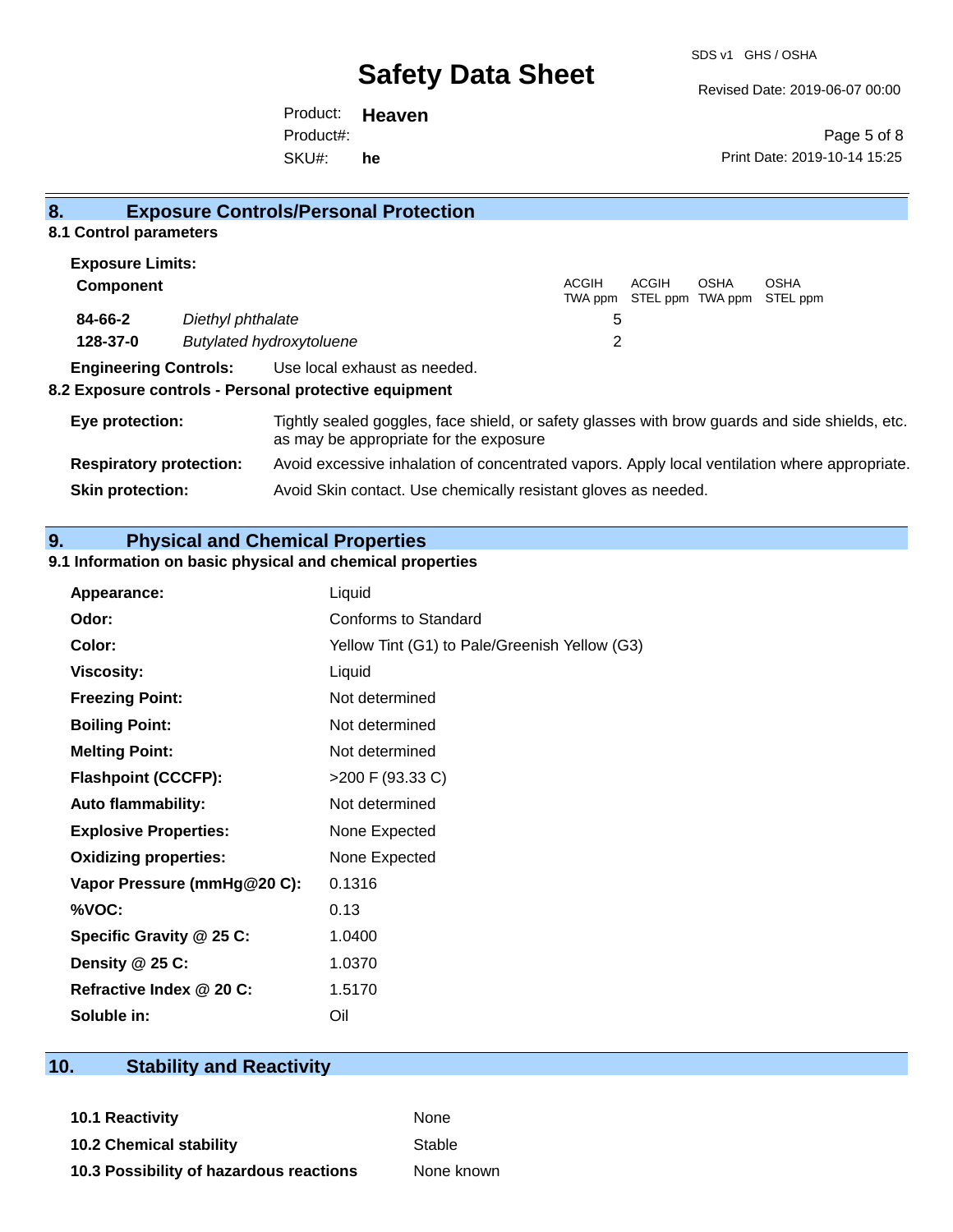SDS v1 GHS / OSHA

Revised Date: 2019-06-07 00:00

Product: **Heaven**  SKU#: Product#: **he**

**10.4 Conditions to avoid** None known

Page 6 of 8 Print Date: 2019-10-14 15:25

| 10.5 Incompatible materials |  |
|-----------------------------|--|
|-----------------------------|--|

**10.5 Incompatible materials** Strong oxidizing agents, strong acids, and alkalis **10.6 Hazardous decomposition products** None known

## **11. Toxicological Information**

#### **11.1 Toxicological Effects**

Acute Toxicity Estimates (ATEs) based on the individual Ingredient Toxicity Data utilizing the "Additivity Formula"

| Acute toxicity - Oral - (Rat) mg/kg                | (LD50: 3698.7547) May be harmful if swallowed            |
|----------------------------------------------------|----------------------------------------------------------|
| Acute toxicity - Dermal - (Rabbit) mg/kg           | Not classified - the classification criteria are not met |
| Acute toxicity - Inhalation - (Rat) mg/L/4hr       | (LD50: 25.7734) May be harmful if inhaled                |
| <b>Skin corrosion / irritation</b>                 | May be harmful if inhaled                                |
| Serious eye damage / irritation                    | Not classified - the classification criteria are not met |
| <b>Respiratory sensitization</b>                   | Not classified - the classification criteria are not met |
| <b>Skin sensitization</b>                          | May cause an allergic skin reaction                      |
| <b>Germ cell mutagenicity</b>                      | Not classified - the classification criteria are not met |
| Carcinogenicity                                    | Not classified - the classification criteria are not met |
| <b>Reproductive toxicity</b>                       | Suspected of damaging fertility or the unborn child      |
| Specific target organ toxicity - single exposure   | Not classified - the classification criteria are not met |
| Specific target organ toxicity - repeated exposure | Not classified - the classification criteria are not met |
| <b>Aspiration hazard</b>                           | Not classified - the classification criteria are not met |
|                                                    |                                                          |

### **12. Ecological Information**

**12.1 Toxicity**

| <b>Acute acquatic toxicity</b>     | Very Toxic to aquatic life                      |
|------------------------------------|-------------------------------------------------|
| <b>Chronic acquatic toxicity</b>   | Toxic to aquatic life with long lasting effects |
| <b>Toxicity Data on soil</b>       | no data available                               |
| <b>Toxicity on other organisms</b> | no data available                               |
|                                    |                                                 |
| 12.2 Persistence and degradability | no data available                               |
| 12.3 Bioaccumulative potential     | no data available                               |
| 12.4 Mobility in soil              | no data available                               |
| 12.5 Other adverse effects         | no data available                               |

#### **13. Disposal Conditions**

#### **13.1 Waste treatment methods**

Do not allow product to reach sewage systems. Dispose of in accordance with all local and national regulations. Send to a licensed waste management company.The product should not be allowed to enter drains, water courses or the soil. Do not contaminate ponds, waterways or ditches with chemical or used container.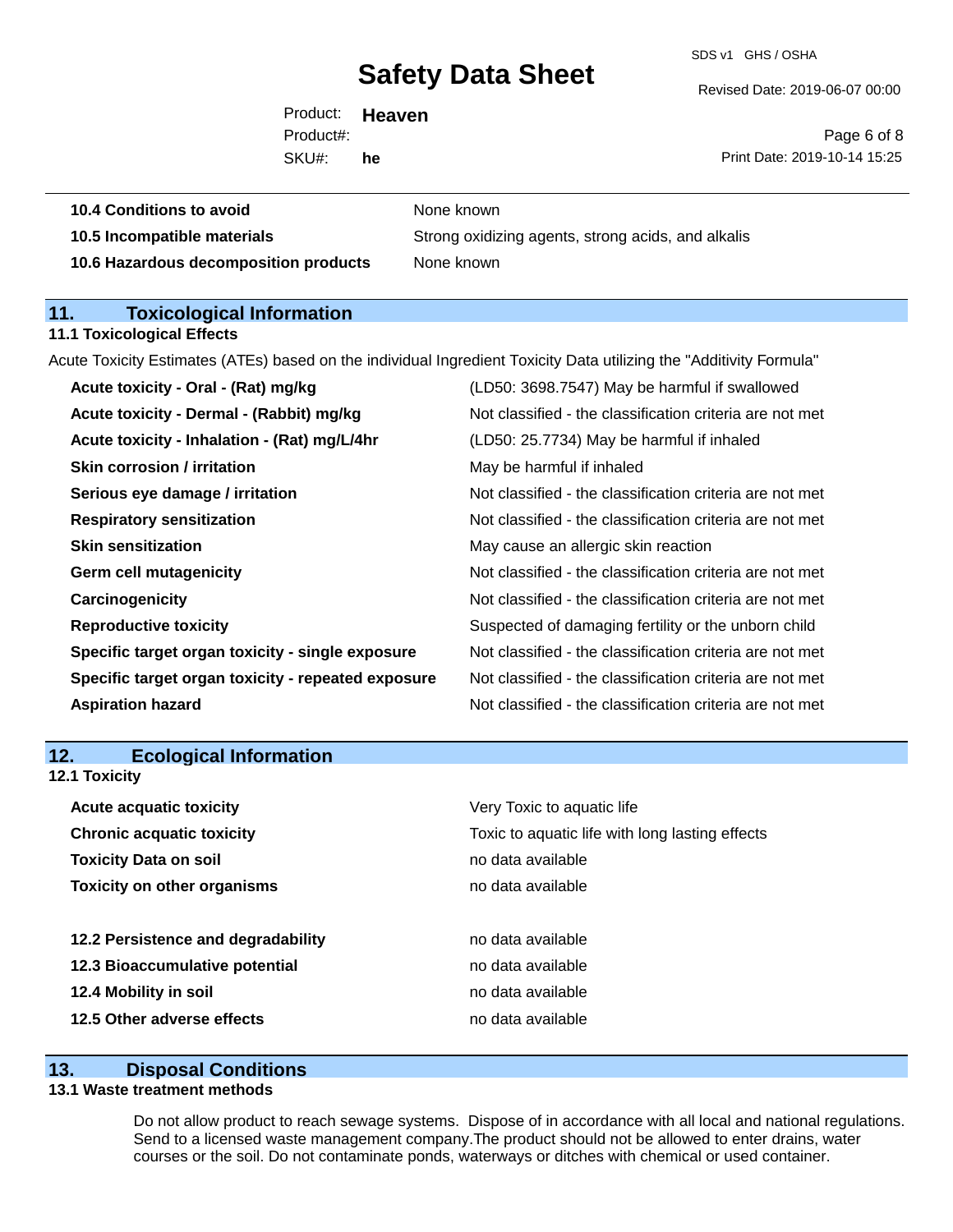SDS v1 GHS / OSHA

Revised Date: 2019-06-07 00:00

|           | Product: <b>Heaven</b> |                              |
|-----------|------------------------|------------------------------|
| Product#: |                        | Page 7 of 8                  |
| SKU#:     | he                     | Print Date: 2019-10-14 15:25 |

## **14. Transport Information**

| <b>Marine Pollutant</b>                                       | Yes. Ingredient of greatest environmental impact:<br>120-51-4 : (10 - 20 %) : Benzyl Benzoate |              |                                     |                 |               |
|---------------------------------------------------------------|-----------------------------------------------------------------------------------------------|--------------|-------------------------------------|-----------------|---------------|
| <b>Regulator</b>                                              |                                                                                               | <b>Class</b> | <b>Pack Group</b>                   | <b>Sub Risk</b> | UN-nr.        |
| U.S. DOT (Non-Bulk)                                           |                                                                                               |              | Not Regulated - Not Dangerous Goods |                 |               |
| Chemicals NOI                                                 |                                                                                               |              |                                     |                 |               |
| <b>ADR/RID (International Road/Rail)</b>                      |                                                                                               |              |                                     |                 |               |
| <b>Environmentally Hazardous</b><br>Substance, Liquid, n.o.s. |                                                                                               | 9            | $\mathbf{III}$                      |                 | <b>UN3082</b> |
| <b>IATA (Air Cargo)</b>                                       |                                                                                               |              |                                     |                 |               |
| <b>Environmentally Hazardous</b><br>Substance, Liquid, n.o.s. |                                                                                               | 9            | $\mathbf{III}$                      |                 | <b>UN3082</b> |
| IMDG (Sea)                                                    |                                                                                               |              |                                     |                 |               |
| <b>Environmentally Hazardous</b><br>Substance, Liquid, n.o.s. |                                                                                               | 9            | Ш                                   |                 | <b>UN3082</b> |

| All components of the substance/mixture are listed or exempt                                     |
|--------------------------------------------------------------------------------------------------|
| 40 CFR(EPCRA, SARA, CERCLA and CAA)<br>This product contains the following components:           |
| Diethyl phthalate                                                                                |
|                                                                                                  |
| This product contains the following components:                                                  |
| beta-Myrcene (Natural Source)                                                                    |
| Safrole (Natural Source)                                                                         |
| Methyl Eugenol (Natural Source)                                                                  |
|                                                                                                  |
| 100.00% of the components are listed or exempt. The following<br>components are NOT on the List: |
| Tetrahydro-4-methyl-2-phenyl-2H-pyran                                                            |
|                                                                                                  |

## **16. Other Information**

### **GHS H-Statements referred to under section 3 and not listed in section 2**

| <b>Total Fractional Values</b>                              |                                                          |
|-------------------------------------------------------------|----------------------------------------------------------|
| H410 : Very toxic to aquatic life with long lasting effects | H412 : Harmful to aquatic life with long lasting effects |
| H401 : Toxic to aquatic life                                | H402 : Harmful to aquatic life                           |
| H332: Harmful if inhaled                                    | H335 : May cause respiratory irritation                  |
| H319 : Causes serious eye irritation                        | H320 : Causes eye irritation                             |
| H316 : Causes mild skin irritation                          | H317 : May cause an allergic skin reaction               |
| H312: Harmful in contact with skin                          | H313: May be harmful in contact with skin                |
| H227 : Combustible liquid                                   | H302: Harmful if swallowed                               |